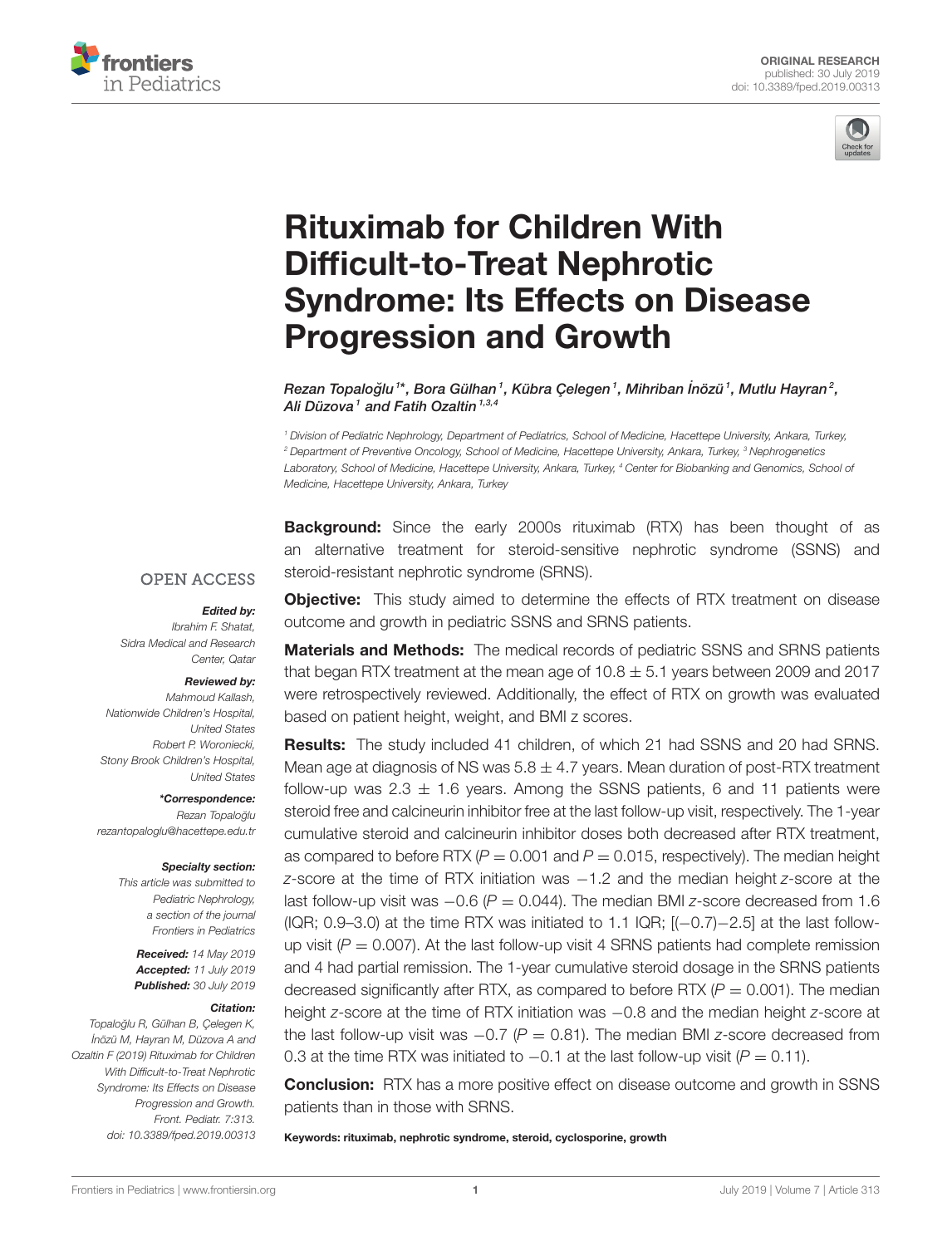# INTRODUCTION

Idiopathic nephrotic syndrome (NS) is a major challenge in pediatric nephrology. The mainstay of NS treatment is steroid therapy. Nearly 80–90% of NS patients respond to steroid therapy and are considered to have steroid-sensitive NS (SSNS) [\(1\)](#page-5-0). Approximately 60% of SSNS patients develop frequently relapsing NS (FRNS) or steroid-dependent NS (SDNS). In contrast, 10–20% of NS patients have steroid-resistant NS (SRNS) and do not respond to steroid therapy [\(2\)](#page-5-1). Some SRNS patients can achieve partial or complete remission with calcineurin inhibitor (CNI) treatment [\(3\)](#page-5-2). How best to treat NS patients that do not respond to steroids or CNIs remains a challenge. Moreover, patients with both FRNS/SDNS and SRNS usually require long-term steroid therapy, which is associated with the risk of serious side effects, including obesity, growth retardation, osteoporosis, glaucoma, cataracts, and hypertension [\(2\)](#page-5-1).

Due to the problems associated with treating NS with steroids and CNIs, rituximab (RTX) has recently become an important alternative treatment option. RTX is an immunoglobulin IgG1 kappa type, mouse-human chimeric monoclonal antibody, with murine anti-CD20 variable sequence regions and human constant sequence regions. RTX binds specifically to the CD20 antigen, which is expressed on pre B-cells, and immature, mature, and memory B-cells, but not on plasma cells [\(4\)](#page-6-0). Benz et al. [\(5\)](#page-6-1) were the first to report the use of RTX in NS patients. Subsequently, additional case reports provided additional observational evidence of the positive effect of RTX on NS [\(6\)](#page-6-2). Large series on the use of RTX reported that other immunosuppressive drugs could be withdrawn. However, the relapse rate is high when the CD19 and CD20 counts returned to normal [\(7\)](#page-6-3). Reports of the efficacy of RTX for treating both SSNS and SRNS have been encouraging [\(8,](#page-6-4) [9\)](#page-6-5).

The first RTX protocols for NS were based on lymphoma, with a once-weekly dose of 375 mg/m $^2$  for 4 weeks. This protocol was modified in many institutions as 2 weekly doses of 750 mg/m<sup>2</sup> plus maintenance dosing at regular intervals [\(4\)](#page-6-0). In addition, some RTX researchers focused on RTX's effect on height and weight in children [\(2\)](#page-5-1). Accordingly, the present study aimed to determine the long-term effects of RTX treatment on disease progression in children with SSNS and SRNS, and to analyze its effect on height and weight.

# MATERIALS AND METHODS

#### Patients and Definitions

Medical records of Caucasian SSNS and SRNS patients aged 1– 20 years that were treated with RTX between 2009 and 2017 were retrospectively reviewed. Patients that were included in the study met the following criteria: 1. Onset of idiopathic NS at age  $>1$  year; 2. Initiation of RTX treatment at age  $<19$ years. Standard definitions were used for NS, remission, relapse, and steroid resistance [\(10,](#page-6-6) [11\)](#page-6-7). Frequently relapsing NS was defined as  $\geq$ 2 relapses within 6 months of achieving initial remission or  $\geq$ 4 relapses in any 12-month period. SDNS was defined as 2 consecutive relapses while tapering the prednisolone dose or within 15 d of prednisolone discontinuation. SRNS was defined as lack of remission despite prednisolone 2 mg/kg/d (maximum: 60 mg/d) for 4 weeks, followed by 3 methylprednisolone pulses [\(12\)](#page-6-8). Complete remission was defined as a urinary protein/creatinine ratio (Up/Uc) <0.2 mg/mg and partial remission was defined as a Up/Uc of 0.2–2 mg/mg and serum albumin >2.5 g/dL. All SRNS patients were screened for genetic mutations that cause steroid resistance.

The study protocol was approved by the Hacettepe University Ethics Committee (GO18/1136) and written informed consent was provided by the patients' parents and patients who were >10 years of age. The study was conducted in accordance with the World Medical Association Declaration of Helsinki.

### Immunosuppressive Therapies

Steroid therapy was initiated as 2 mg/kg/d (maximum: 60 mg/d) and continued for 4 weeks, followed by tapering as 1.5 mg/kg/d (maximum: 60 mg/d) q.o.d. for 4 weeks, 1 mg/kg/d q.o.d. for 4 weeks, 0.5 mg/kg/d q.o.d. for 4 weeks, and then 0.25 mg/kg/d on q.o.d. for 6–12 months [\(13\)](#page-6-9). Relapse was treated with prednisolone 2 mg/kg/d (maximum: 60 mg/d) until remission (zero or trace proteinuria for 3 consecutive d), followed by prednisolone 2 mg/kg/d q.o.d. for 2 weeks, and then tapering (1 mg/kg/d q.o.d. for 2 weeks, 0.5 mg/kg/d q.o.d. for 2 weeks, and 0.25 mg/kg/d q.o.d. for 2 weeks and continued for 12 months). Cyclosporine 1–4 mg/kg/d b.i.d. was administered to maintain a through level of 50–100 ng/mL. Cumulative steroid and CNI dosages before and after RTX were also calculated. After obtaining parental/patient consent, patients were administered 2-4 weekly doses of RTX (375 mg/m<sup>2</sup>/dose).

Each patient's attending physician decided on the number of RTX doses for induction and maintenance. Premedication consisted of diphenhydramine, acetaminophen, and methylprednisolone (1 mg/kg, max. 60 mg) 30 min before RTX infusion. The standard methylprednisolone dose was also included in the calculation of cumulative steroid doses. Maintenance RTX treatment was given to some patients every 6–12 months, according to the clinical assessment made by their physician. Following RTX treatment, prophylactic trimethoprimsulfamethoxazole t.i.w. was routinely administered. In order to prevent relapse, maintenance immunosuppressive therapy was continued, which could be stopped in some of the patients. CD19 and CD20 counts were not performed in all the patients on a regular basis.

## Growth Parameters

Height, weight, and BMI z-scores were assessed at the time RTX was initiated and at the last follow-up visit. Standard height, weight, and BMI scores were based on Turkish children growth curves. BMI was calculated as kg/height  $(m)^2$ .

## Statistical Analysis

Descriptive statistical analysis was used to evaluate demographic and clinical data. Mean  $\pm$  SD, median, and IQR (interquartile range) were calculated for numeric variables. Frequency tables were used to describe categorical data. The Mann-Whitney Utest or the independent t-test was used to compare 2 independent samples. Survival analysis was performed using Kaplan-Meier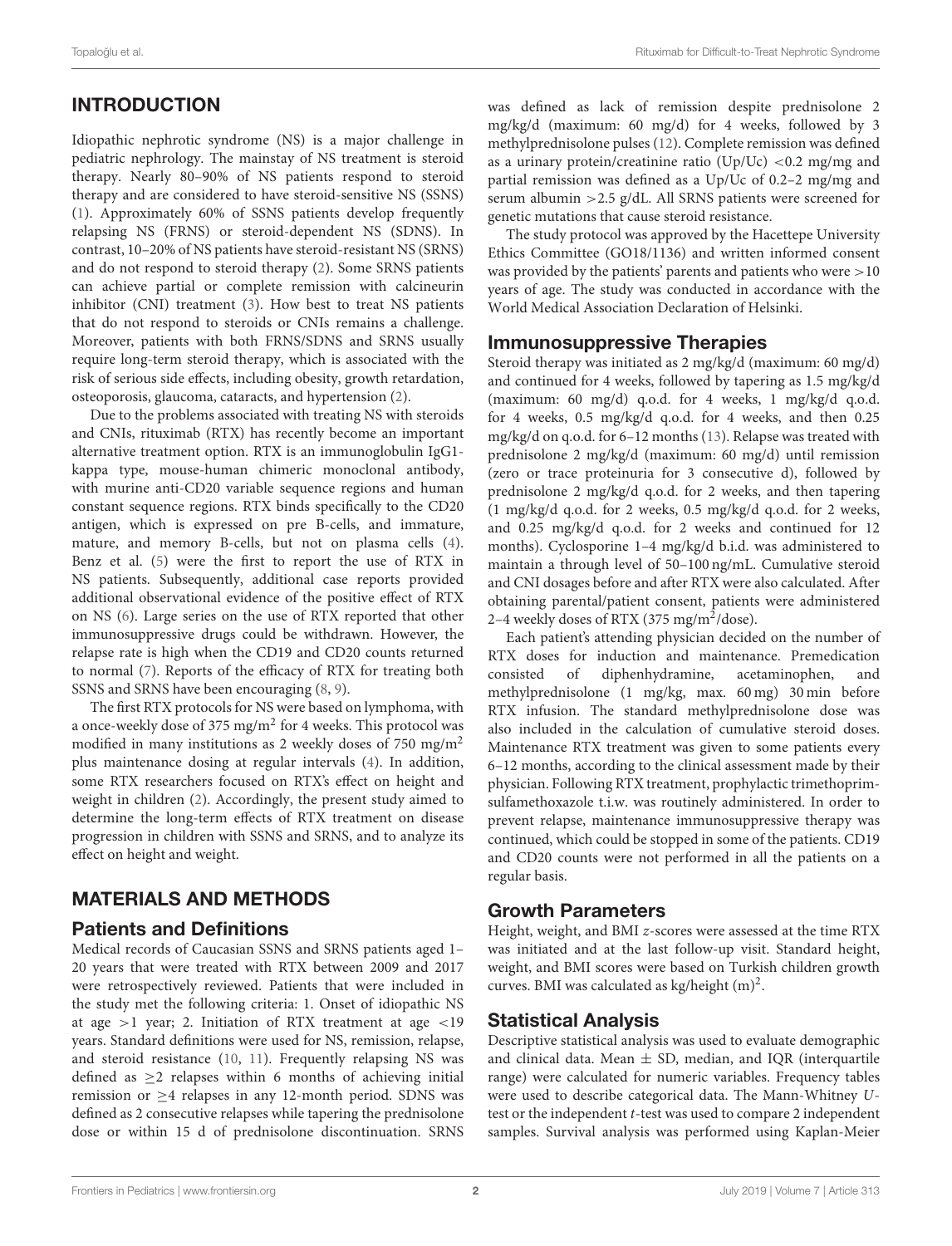analysis with overall log-rank testing. All data were analyzed using IBM SPSS Statistics for Windows v.21 (IBM Corp., Armonk, NY).

# RESULTS

Among the 41 pediatric NS patients included in the study, 21 (51.2%) had SSNS (20 SDNS and 1 FRNS) and 20 (48.8%) had SRNS. Mean duration of follow-up after RTX treatment was 2.3  $\pm$  1.6 years. Additional patient clinical characteristics are given in the **[Table 1](#page-3-0)**.

# SSNS Patients

In all, 21 (51.2%) of the NS patients had SSNS. All of these patients used steroid and CNI before RTX. Additional clinical features are given in the **[Table 1](#page-3-0)**. The mean time from diagnosis of NS to the first RTX infusion was  $6.4 \pm 3.8$  years. As induction treatment, RTX was given as 2, 3, and 4 doses in 4, 10, and 7 patients, respectively. Regular maintenance RTX treatment (every 6–12 months) was given to 10 patients (47.6%). Median number of cumulative RTX infusions was 4 (IQR; 3–6). Following RTX treatment, as maintenance treatment cyclosporine A was given to 10 of the patients and mycophenolate mofetil (MMF) was given to 2.

The median number of relapses during the first 2 years after RTX was 0 (IQR;  $0-2$ ), as compared to 4 (IQR; 2.5– 6) during the 2 years before RTX ( $P = 0.001$ ). In total, 8 (38%) of the SSNS patients relapsed after RTX. Among the relapsed patients, the mean time from RTX discontinuation to first relapse was  $14.6 \pm 11.7$  months. In addition, among the relapsed patients RTX induction treatment was administered as 2 doses in 2 patients, 3 doses in 2 patients, and 4 doses in 4 patients. Kaplan-Meier analysis showed that age at diagnosis of NS, time from diagnosis of NS to RTX, age at initiation of RTX, renal histological diagnosis before RTX, and the number of RTX doses for both induction and maintenance were not associated with the first relapse after RTX treatment. The post-RTX relapse-free period did not differ significantly between the patients that received RTX induction treatment as 2, 3, and 4 doses ( $p = 0.48$ ).

At the last follow-up visit 2 (9.5%) of the SSNS patients were in relapse, 3 (14.3%) in partial remission, and 16 (76.2%) in complete remission. At the last follow-up visit 6 of the patients were steroid free, 11 were still receiving steroid treatment of  $\leq 0.5$  mg/kg/d, and 4 were receiving steroid treatment at 0.5–1.1 mg/kg/d. At last follow-up visit, 11 of the SSNS patients were CNI free, 10 were still receiving CNI 2.4  $\pm$  1.0 mg/kg/d, and 4 were both CNI free and steroid free.

Median cumulative steroid dose was 117.8 mg/kg (IQR; 75.6– 152 mg/kg) for 0–12 months before RTX and 69.6 mg/kg (IQR; 51.4–133 mg/kg) for 12–24 months before RTX. At 0–12 months post RTX treatment the median cumulative steroid dose decreased to 34 mg/kg (IQR; 20–48 mg/kg;  $P = 0.001$ ) and 24.5 mg/kg (7.5–74.8 mg/kg) 12–24 months post RTX ( $P = 0.013$ ). The median cumulative cyclosporine dose was 811.5 mg/kg (IQR; 594.8–937.5 mg/kg) 0–12 months before RTX and 782.5 mg/kg (IQR; 519–1057.3 mg/kg) 12–24 months before RTX. At 0– 12 months post RTX the median cumulative cyclosporine dose decreased to 583.5 mg/kg (IQR; 305.8-903 mg/kg) mg/kg ( $P =$ 0.015) and 725 mg/kg (IQR; 81.5–798 mg/kg) 12–24 months post RTX ( $P = 0.028$ ; **[Figures 1A,B](#page-4-0)**). Mean GFR at initiation of RTX and at the last follow-up visit was 202.1  $\pm$  55.8 mL/min/1.73 m<sup>2</sup> and  $176.9 \pm 50.1$  mL/min/1.73 m<sup>2</sup>, respectively ( $P = 0.14$ ).

At the initiation of RTX 18 (85.7%) of the SSNS patients had a height z-score <0 and their mean time from NS diagnosis to initiation of RTX was  $6.6 \pm 4.1$  years. Among the SSNS patients, 3 (14.3%) had a height z-score >0 at initiation of RTX and their median time from NS diagnosis to initiation of RTX was 5.5  $\pm$ 1.4 years ( $P = 0.60$ ). Steroid treatment duration of the patients with a height z-score <0 (6.8  $\pm$  4.0 years) and >0 (4.0  $\pm$  1.4 years) at the time of RTX was not statistically different ( $P = 0.35$ ). Similarly, mean duration of cyclosporine treatment did not differ significantly according to height z-score (z-score <0:  $3.7 \pm 2.8$ years; z-score > 0: 2.0  $\pm$  2.0 years; P = 0.51). In total, the height zscore in 11 (52.3%) SSNS patients improved after RTX treatment; the median height z-score at initiation of RTX was  $-1.2$  [IQR;  $(-2.5)-(-0.3)$ ], vs.  $-0.6$  [IQR;  $(-1.9)-(-0.1)$ ] at the last followup visit ( $P = 0.044$ ). At the last follow-up visit the BMI z-score in 15 (71.4%) SSNS patients was lower than at initiation of RTX; the median BMI z-score decreased from 1.6 (IQR; 0.9–3.0) at the time of initiation of RTX treatment to 1.1 (IQR;  $[(-0.7)-2.5]$  at the last follow-up visit ( $P = 0.007$ ).

## SRNS Patients

In total, 20 of the NS patients (48.8%) had SRNS, all of which were also resistant to CNIs. Mean duration of follow-up after RTX was  $2.0 \pm 1.4$  years. Additional clinical features are given in the **[Table 1](#page-3-0)**. RTX induction treatment was administered as 2 doses in 2 patients, 3 doses in 4 patients, and 4 doses in 14 patients. Among the SRNS patients, 14 (70%) received maintenance RTX every 6–12 months. Median number of cumulative RTX infusions was 6 (IQR; 4–7). Rituximab treatment was discontinued in 5 SRNS patients that progressed to chronic renal failure (<90 ml/min/1.73 m<sup>2</sup>).

At the last follow-up visit 4 (20%) of the SRNS patients had complete remission and 4 (20%) had partial remission, whereas 6 patients still had active disease with normal GFR ( $\geq$ 90 ml/min/1.73 m<sup>2</sup>) and 6 others had a GFR <90 mL/min/1.73 m<sup>2</sup> . Steroids were discontinued in 2 SRNS patients with complete remission and partial remission, and cyclosporine was withdrawn in 4 patients with partial remission. The 1-year cumulative steroid dose decreased significantly after RTX, as compared to before RTX (0–12 months). In contrast, the 1-year cumulative cyclosporine dose before and after RTX did not differ significantly (**[Figures 1C,D](#page-4-0)**).

The median cumulative steroid dose 0–12 months before RTX was 77 mg/kg (IQR; 46.7–240.5 mg/kg), and 166 mg/kg (IQR: 56.3–572.3 mg/kg) for 12–24 months before RTX. The median cumulative steroid dose 0–12 months post RTX decreased to 56.2 mg/kg (IQR; 21.8-95.5 mg/kg;  $P = 0.01$ ) and 56.5 mg/kg (IQR: 9.4–83.5 mg/kg) 12–24 months post RTX ( $P = 0.063$ ). The median cumulative cyclosporine dose was 927 mg/kg (IQR; 496–1187.5 mg/kg) 0–12 months before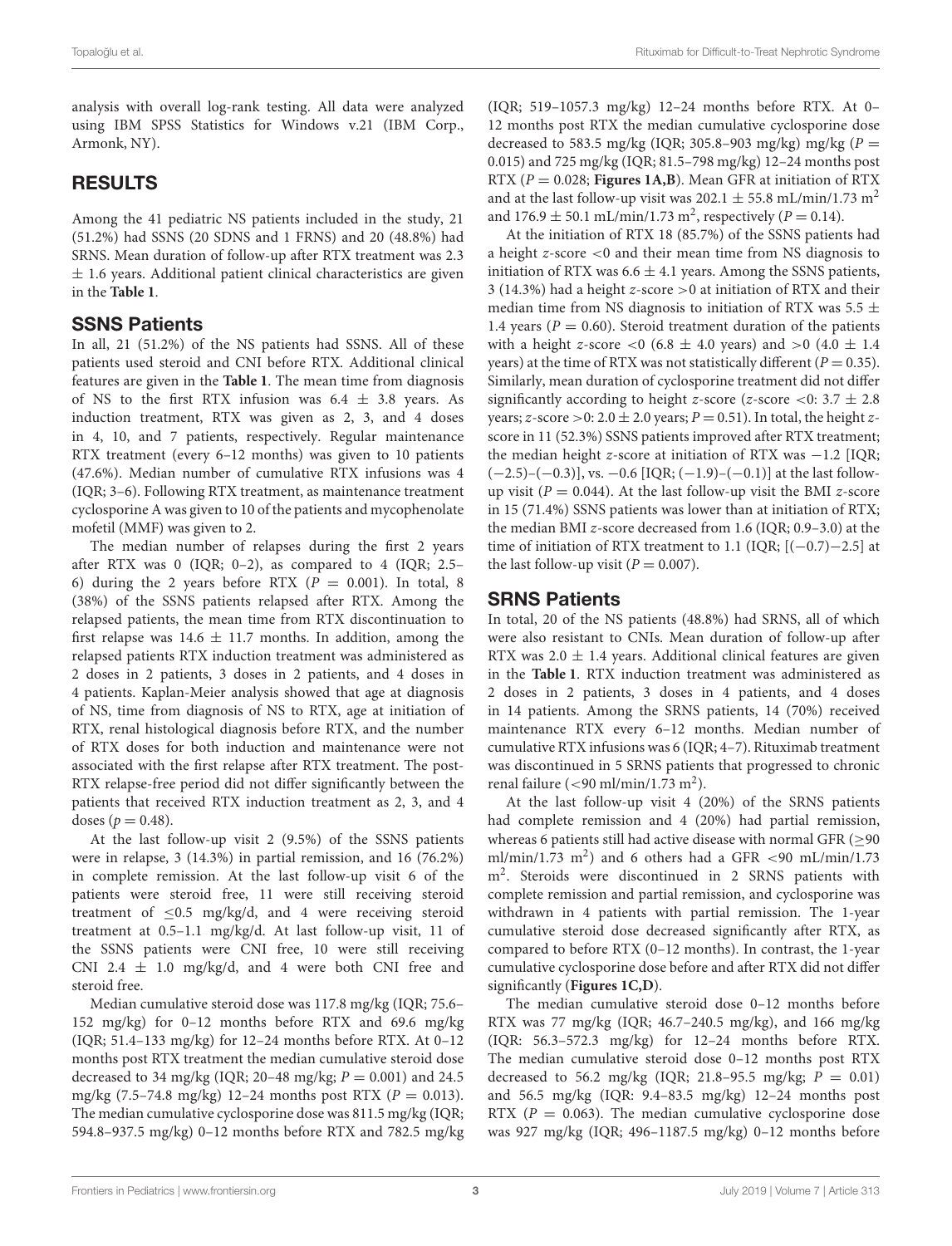<span id="page-3-0"></span>TABLE 1 | Demographic and clinical characteristics of the SSNS and SRNS patients.

| <b>Parameters</b>                                                                                                              | <b>Total</b>       | <b>SSNS</b>                | <b>SRNS</b>                | P**     |
|--------------------------------------------------------------------------------------------------------------------------------|--------------------|----------------------------|----------------------------|---------|
| Boys (n) (%)/Girls (n) (%)                                                                                                     | 22(53.7)/19 (46.3) | 10 (47.6)/11<br>(52.4)     | 8 (40)/12 (60)             | 0.43    |
| Age of diagnosis of NS <sup>*</sup> (mean $\pm$ SD) (years)                                                                    | $5.8 \pm 4.7$      | $4.4 \pm 3.6$              | $7.3 \pm 5.2$              | 0.17    |
| Age of first RTX* treatment (mean $\pm$ SD) (years)                                                                            | $10.8 \pm 5.1$     | $10.8 \pm 4.3$             | $10.9 \pm 5.6$             | 0.62    |
| Duration of follow-up after RTX* treatment (mean $\pm$ SD) (years)                                                             | $2.3 \pm 1.6$      | $2.5 \pm 1.8$              | $2.0 \pm 1.4$              | 0.44    |
| Age at last visit (mean $\pm$ SD) (years)                                                                                      | $13.0 \pm 5.5$     | $13.1 \pm 5.6$             | $12.9 \pm 5.5$             | 0.95    |
| Number of the patients with renal biopsy before RTX* (FSGS/MCD/MGN/C1qN*) ( $n = 36$ )                                         | 19/14/2/1          | 5/10/1/0                   | 14/4/1/1                   | 0.64    |
| Duration of steroid treatment before RTX* treatment (for SSNS; mean $\pm$ SD, for total and<br>SRNS; median, IQR) (years)      | $4.3(2.0 - 8.4)$   | $6.4 \pm 3.8$              | $2.2(1 - 5.8)$             | 0.028   |
| Duration of cyclosporine treatment before RTX* treatment (for SSNS; mean $\pm$ SD, for total and<br>SRNS; median, IQR) (years) | $1.5(0.8-6)$       | $3.5 \pm 2.7$              | $0.8(0.5 - 2.8)$           | 0.018   |
| Serum albumin level at the time of RTX* (mean $\pm$ SD) (q/dl)                                                                 | $3.1 \pm 0.9$      | $3.7 \pm 0.7$              | $2.5 \pm 0.8$              | < 0.001 |
| Urinary protein/creatinine ratio at the time of RTX* (median) (IQR) (mg/mg)                                                    | $5.6(0.14 - 7.9)$  | $0.14(0.1 - 1.3)$          | $6.8(1.4 - 15.4)$          | < 0.001 |
| Steroid dosage before RTX* (0-12 months) (median) (IQR) (mg/kg)                                                                | 112.5 (57.6-176)   | 117.8<br>$(75.6 - 152)$    | 77<br>$(46.7 - 240.5)$     | 0.98    |
| Steroid dosage after RTX* (0-12 months) (median) (IQR) (mg/kg)                                                                 | $36.3(21 - 62)$    | 34 (20-48)                 | 56.2<br>$(21.8 - 95.5)$    | 0.15    |
| Steroid dosage before RTX* (12-24 months) (median) (IQR) (mg/kg)                                                               | 87.5 (53.5-220.5)  | 69.6<br>$(51.4 - 133)$     | 166<br>$(56.3 - 572.3)$    | 0.19    |
| Steroid dosage after RTX* (12-24 months) (median) (IQR) (mg/kg)                                                                | 28.7 (7.5-74.8)    | 24.5<br>$(7.5 - 74.8)$     | 56.5<br>$(9.4 - 83.5)$     | 0.68    |
| Cyclosporine dosage before RTX* (0-12 months) (median) (IQR) (mg/kg)                                                           | 831 (596.5-1057)   | 811.5<br>$(594.8 - 937.5)$ | 927<br>$(496 - 1187.5)$    | 0.34    |
| Cyclosporine dosage after RTX* (0-12 months) (median) (IQR) (mg/kg)                                                            | 743 (316.8-909)    | 583.5<br>$(305.8 - 903)$   | 770.5<br>$(336.8 - 925.4)$ | 0.63    |
| Cyclosporine dosage before RTX* (12-24 months) (median) (IQR) (mg/kg)                                                          | 750 (446-934.5)    | 782.5<br>$(519 - 1057.3)$  | 630<br>$(397 - 929.5)$     | 0.49    |
| Cyclosporine dosage after RTX* (12-24 months) (median) (IQR) (mg/kg)                                                           | 436 (0-735)        | 725<br>$(81.5 - 798)$      | 405.5<br>$(0 - 555.5)$     | 0.32    |

\*FSGS, focal segmental glomerulosclerosis; GN, glomerulonephritis; IQR, inter-quartile range; MCD, minimal change disease; MGN, membranous glomerulonephritis; NS, nephrotic syndrome; RTX, rituximab; SD, standard deviation. P<sup>\*\*</sup> is for comparison of related values of SSNS and SRNS.

Bold values indicate the statistically significant (<0.05) parameters.

RTX, and 630 mg/kg (IQR; 397–929.5 mg/kg) 12–24 months before RTX. The median cumulative cyclosporine dose 0–12 months post RTX decreased to 770.5 mg/kg (IQR; 336.8–925.4 mg/kg;  $P = 0.51$ ), as compared to 405.5 mg/kg (IQR; 0-555.5) mg/kg) 12-24 months post RTX ( $P = 0.80$ ; [Table 1](#page-3-0)). Mean GFR at initiation of RTX and at the last follow-up visit was 214.6 $\pm$ 181.6 mL/min/1.73 m<sup>2</sup> and 128.5 $\pm$ 63.2 mL/min/1.73 m<sup>2</sup>, respectively ( $P = 0.28$ ).

At the initiation of RTX 15 of the SRNS patients had a height z-score <0 and their median time from NS diagnosis to RTX initiation was  $3.9 \pm 3.9$  years. Five patients had a height z-score >0 and their median time from NS diagnosis to RTX initiation was 2.8  $\pm$  2.5 years (P = 0.80). The duration of steroid treatment did not differ significantly between the SRNS patients with a height z-score  $<$  0 (7.2  $\pm$  10.4 years) and  $>$  0 zero (2.0  $\pm$  1.5 years) at RTX initiation ( $P = 0.23$ ). Similarly, the duration of cyclosporine treatment in the patients with a height  $z$ -score  $<$ 0  $(2.4 \pm 3.7 \text{ years})$  and  $>0$  (1.7  $\pm$  1.3 years) at initiation of RTX did not differ significantly ( $P = 0.74$ ). The height z-score improved in 8 of the SRNS patients after RTX treatment; the median height z-score at initiation of RTX was  $-0.8$  [IQR;  $(-2.2)$ – $(0.03)$ ], vs.

 $-0.7$  [IQR; (-2.1)-0.4] at the last follow-up visit ( $p = 0.81$ ). At the last follow-up visit the BMI z-score in 13 (65%) SRNS patients was lower than at initiation of RTX; the median BMI zscore decreased from 0.3 [IQR; (-0.8)-1.0] at initiation of RTX to −0.1 [IQR;(−1.0)−0.8] at the last follow-up visit ( $p = 0.11$ ).

#### Adverse Effects

Only 1 SSNS patient and 2 SRNS patients had mild RTX infusionrelated adverse reactions (tingling of the throat). In all patients, the rate of RTX infusion was decreased and these adverse effects did not persist. Additionally, they did not re-occur in following RTX doses. All patients continued RTX doses. None of the patients had serious infections, such as peritonitis, cellulitis, and thrombosis, or other adverse events.

# **DISCUSSION**

The present study aimed to determine the effects of RTX on disease outcome and growth parameters in pediatric SSNS and SRNS patients. Fornoni et al. [\(14\)](#page-6-10) observed that RTX can bind directly to the sphingomyelin phosphodiesterase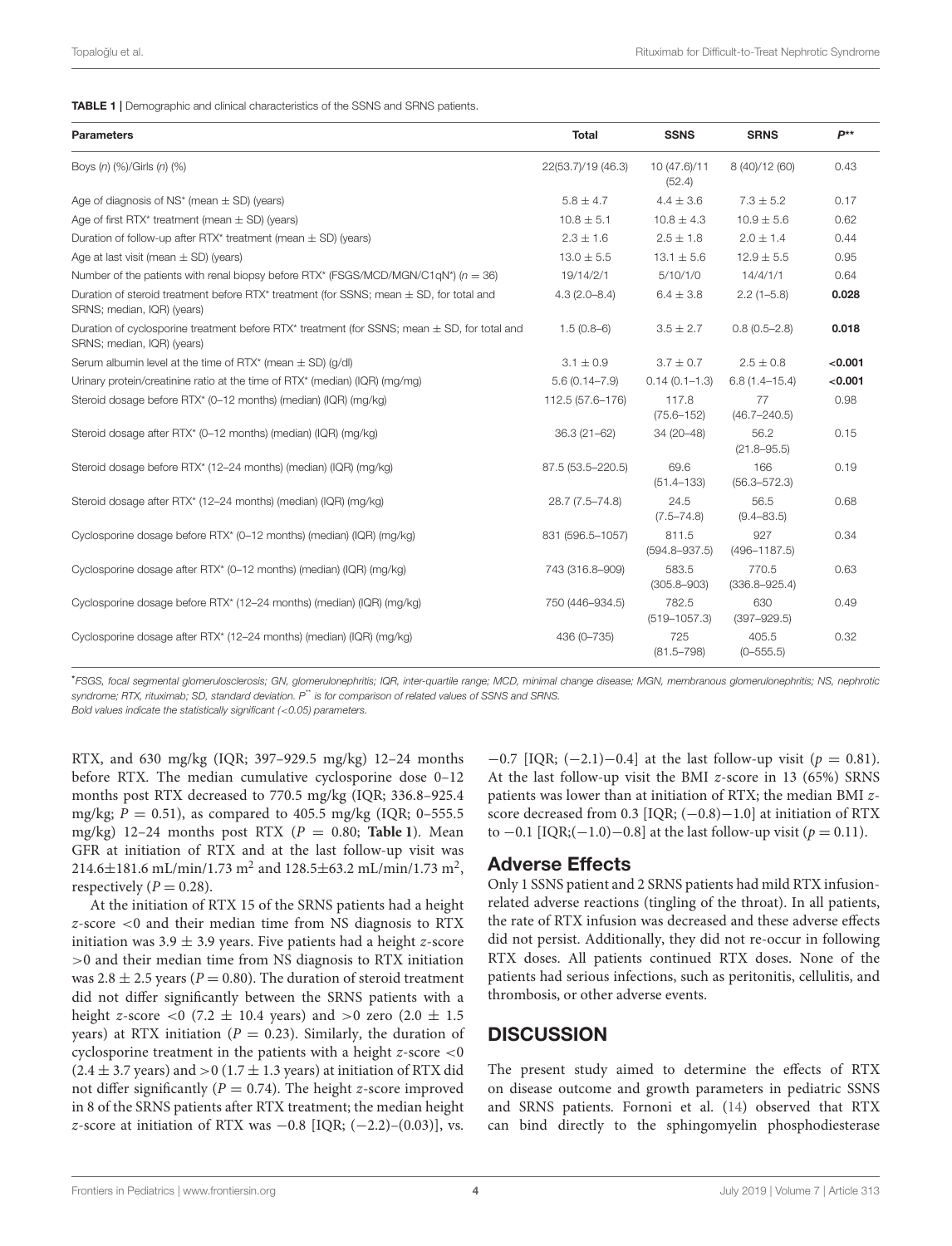

<span id="page-4-0"></span>acid-like 3b protein (SMPDL3b), which is a component of phospholipid membranes that prevents SMPDL3b downregulation in podocytes. RTX's relevance to NS was first reported in 2004 [\(5\)](#page-6-1); subsequently, numerous studies on RTX and NS were performed: however, there remains a lack of consensus regarding the use of RTX for treating NS, including the optimal regimen for initial treatment (dose and number of doses). Kamei et al. [\(15\)](#page-6-11) reported that Japanese patients with a single dose of RTX had a higher rate (75%) of relapse than those given multiple doses. The researchers concluded that the ability of a single RTX dose to prevent relapses was transient and that most relapses occur in association with recovery of B-cells. Kemper et al. [\(7\)](#page-6-3) studied 37 SDNS patients and reported that among the 21 that received 1 dose of RTX, 64.8% relapsed. The researchers also noted that the time to first relapse was shorter in the patients that received 1 or 2 doses of RTX, as compared to those that received 3 or 4 doses. Lastly, they reported that the number of RTX induction doses did not affect long-term prognosis.

Fujinaga et al. [\(16\)](#page-6-12) studied the predictors of relapse and longterm outcome in 43 SDNS patients given a single dose of RTX as induction treatment. In all, 91% of their patients relapsed. In addition, the relapse-free survival rate in the patients aged <12.5 years at the time of initial RTX treatment was shorter than in those aged  $\geq$ 12.5 years. Furthermore, age at RTX initiation and the duration of relapse-free periods was positively correlated. The researchers also noted that the early relapse rate after RTX was significantly higher in the patients with shorter CD19 depletion. Tellier et al. [\(17\)](#page-6-13) studied the long-term outcome in 18 SDNS patients with a median duration of follow-up of 3.2 years. They observed a relapse rate of 56% during a 2-year period following RTX treatment. In addition, 44.5% of the patients were free of therapy at the last follow-up visit. In the present study 38% of the SSNS patients relapsed following RTX treatment, but age and the number of RTX doses administered for both induction and maintenance were not associated with the first post-RTX relapse. Furthermore, in the present study 20% of SSNS patients were free of oral drug therapy.

Findings regarding the efficacy of maintenance immunosuppressive drug treatment following RTX are inconsistent. Ito et al. [\(18\)](#page-6-14) reported that maintenance therapy with MMF is effective in SDNS patients, whereas Fujinaga et al. [\(19\)](#page-6-15) compared MMF and cyclosporine after 1 dose of RTX in SDNS patients, reporting that treatment failure occurred more frequently in those given MMF and that the sustained remission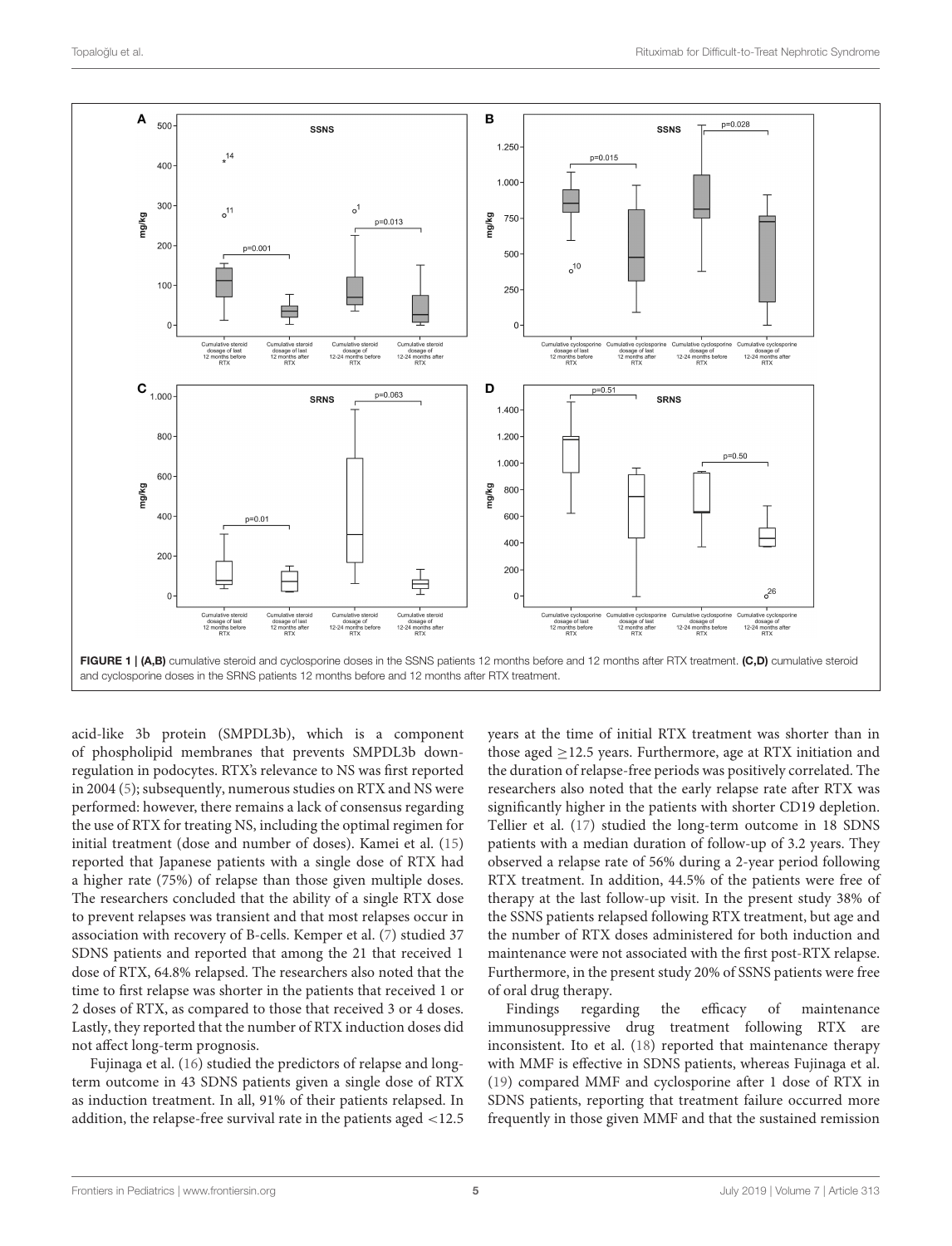rate was higher in the cyclosporine group. In the present study most of the NS patients received cyclosporine as maintenance therapy and the type of maintenance therapy did not affect the time to first relapse after RTX treatment.

Sinha et al. [\(8\)](#page-6-4) published one of the largest studies on RTX in NS (SSNS and SRNS) patients. They included 101 SDNS patients, of which 82 received 2 doses of RTX initially. The authors found that both cumulative steroid dosage and number of relapses were lower at in time periods 6 and 12 months after RTX compared to 6 and 12 months prior RTX. Similarly, in the present study the cumulative steroid dose 12 months after RTX was lower than 12 months before RTX. Moreover, the present study also calculated the cyclosporine dose before and after RTX, observing that the cumulative cyclosporine dose was lower after RTX than before RTX. More recently, Ravani et al. [\(20\)](#page-6-16) performed a multicenter, open label, non-inferiority trial with pediatric SDNS patients that had developed SDNS during the previous the 6–12 months and were maintained in remission with high-dose prednisone. Their patients were divided into 2 groups: prednisone (control) and single-dose RTX (intervention). They concluded that RTX was not inferior to steroids for the treatment of SDNS.

The rate of response to RTX in SRNS patients is lower than in SSNS patients, even when SSNS patients receive RTX during periods of relapse. The first report of RTX treatment in SRNS patients included 5 Indian children treated with RTX, of which 3 achieved complete remission and 2 achieved partial remission [\(21\)](#page-6-17). Prytula et al. [\(22\)](#page-6-18) studied 27 SRNS patients with different RTX regimes. In this cohort, 17 patients received two doses of 750 mg/m<sup>2</sup> every 14 days and 6 patients received single dose of RTX (375 mg/m<sup>2</sup>). The rest of the patients received other treatment regimes of RTX. After these RTX doses, 6 patients (22%) achieved full remission and 6 patients (22%) had proteinuria with serum albumin >30 g/L. Sinha et al. [\(8\)](#page-6-4) reported a series of 58 NS patients that were steroid and calcineurin resistant. Most of the patients ( $n = 39$ ) received 4 doses of RTX, and complete remission and partial remission were observed in 12.1 and 17.2% of the patients, respectively. Fujinaga et al. [\(23\)](#page-6-19) studied the long-term outcome of early RTX treatment in 6 NS patients that were both cyclosporine and steroid resistant. Following RTX treatment, and then intravenous pulse methylprednisolone and/or high-dose prednisolone, all patients achieved complete remission.

The findings above, in whole, show that the response to RTX varies geographically. The present study's findings fall between those of the 2 geographic regions described above. Complete or partial remission was observed in 40% of the present study's patients, respectively. Some of the SSNS and SRNS patients in the present study received periodic RTX dose, as reported earlier [\(24\)](#page-6-20). Based on the present findings, we think that such dosing regimens might have a positive effect on remission.

#### **REFERENCES**

<span id="page-5-0"></span>1. Iijima K, Sako M, Kamei K, Nozu K. Rituximab in steroidsensitive nephrotic syndrome: lessons from clinical trials. Pediatr Nephrol[. \(2018\) 33:1449–55. doi: 10.1007/s00467-01](https://doi.org/10.1007/s00467-017-3746-9) 7-3746-9

The effect of RTX on growth in children is another contentious issue. Kamei et al. [\(25\)](#page-6-21) measured the height of 21 SSNS patients aged  $\leq$ 10 years at initiation of RTX and at the last follow-up visit, reporting that the height z-score did not differ significantly between the 2 time points. Sato et al. [\(2\)](#page-5-1) investigated the effect of RTX on height and weight in 13 SDNS patients, and observed that the height z-score for all 13 patients was higher at the last follow-up visit and the height z-score of 10 of the 13 patients increased significantly following RTX treatment. Lastly, they noted that the obesity index in 12 of the 13 patients improved significantly following RTX treatment. More recently, Basu et al. [\(26\)](#page-6-22) compared the efficacy of RTX and tacrolimus in SDNS patients in a randomized clinical trial. They reported a higher 12-month absolute change in the height z-score in the RTX arm, as compared to the tacrolimus arm. In the present study the height  $z$ -score in 50% of the patients improved following RTX treatment and the median height zscore at the last follow-up visit was higher than at the time of initiation of RTX treatment. RTX had a similarly positive effect on BMI in the present study's SSNS and SRNS patients. These positive effects of RTX on growth were less prominent in SRNS patients than in the SSNS patients; only 40% of the SRNS had an improved height z-score after RTX treatment, and the median height z-score among the SRNS patients at the last follow-up visit and at the time of initiation of RTX did not differ significantly. These findings might have been due to the shorter duration of steroid treatment before RTX in SRNS patients than in the SSNS patients.

In conclusion, the positive effects of RTX on disease progression and growth (height and BMI) are more prominent in SSNS patients than in SRNS patients. RTX causes decreased number of relapses, cumulative steroid, and calcineurin dosages.

## DATA AVAILABILITY

The raw data supporting the conclusions of this manuscript will be made available by the authors, without undue reservation, to any qualified researcher.

# AUTHOR CONTRIBUTIONS

RT, BG, FO, and AD: research formulation and study design. KÇ, M˙I, and BG: data acquisition. RT, BG, and MH: data analysis/interpretation. MH and BG: statistical analysis. RT: supervision/mentorship. Each of the authors contributed important intellectual content during manuscript drafting and/or revision, and approved the final version. Furthermore, they all accept responsibility for the overall work, including the accuracy and integrity of all portions of the work.

- <span id="page-5-1"></span>2. Sato M, Ito S, Ogura M, Kamei K. Impact of rituximab on height and weight in children with refractory steroid-dependent nephrotic syndrome. Pediatr Nephrol. (2014) 29:1373–9. doi: [10.1007/s00467-014-2792-9](https://doi.org/10.1007/s00467-014-2792-9)
- <span id="page-5-2"></span>3. Tullus K, Webb H, Bagga A. Management of steroid-resistant nephrotic syndrome in children and adolescents. Lancet Child Adolesc Health. (2018) 2:880–90. doi: [10.1016/S2352-4642\(18\)30283-9](https://doi.org/10.1016/S2352-4642(18)30283-9)